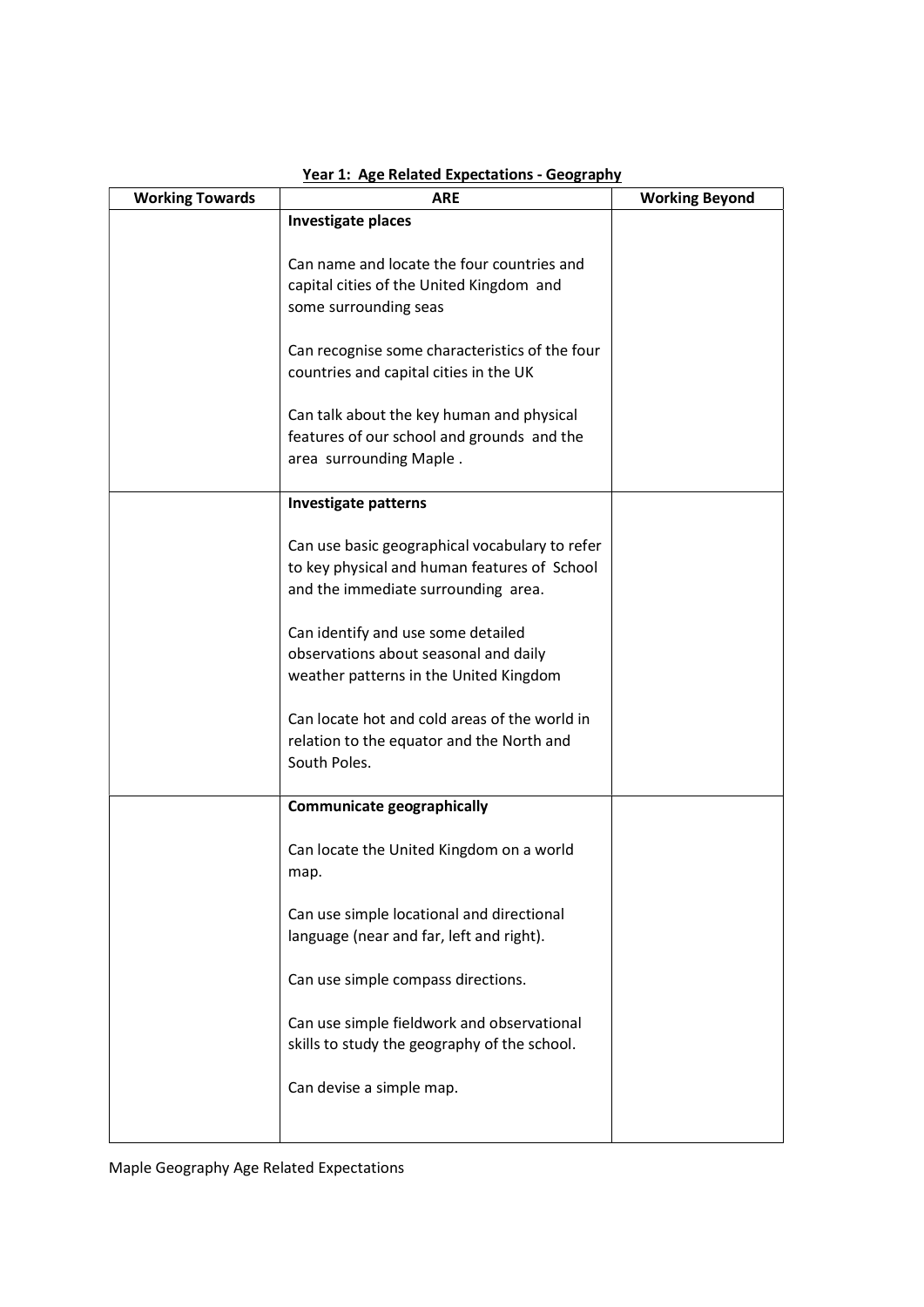| <b>Working Towards</b> | <b>ARE</b>                                                                                | <b>Working Beyond</b> |
|------------------------|-------------------------------------------------------------------------------------------|-----------------------|
|                        | <b>Investigate places</b>                                                                 |                       |
|                        | Can name and locate the world's seven                                                     |                       |
|                        | continents and five oceans.                                                               |                       |
|                        |                                                                                           |                       |
|                        | Can identify characteristics of the four                                                  |                       |
|                        | countries and capital cities of the United                                                |                       |
|                        | Kingdom and its surrounding seas.                                                         |                       |
|                        |                                                                                           |                       |
|                        | Can identify the key human and physical<br>features of a small area of the UK and a small |                       |
|                        | area in a contrasting non-European country.                                               |                       |
|                        |                                                                                           |                       |
|                        | <b>Investigate patterns</b>                                                               |                       |
|                        | Can refer to key physical and human features                                              |                       |
|                        | and simple patterns of land use, using                                                    |                       |
|                        | appropriate basic geographical vocabulary.                                                |                       |
|                        |                                                                                           |                       |
|                        | Can identify some similarities and differences                                            |                       |
|                        | between contrasting localities                                                            |                       |
|                        | <b>Communicate geographically</b>                                                         |                       |
|                        | Can ask and answer basic geographical                                                     |                       |
|                        | questions (such as: What is this place like?                                              |                       |
|                        | What or who will I see in this place? What do                                             |                       |
|                        | people do in this place?)                                                                 |                       |
|                        | Can use world maps, atlases and globes to                                                 |                       |
|                        | identify the UK (including its countries) and                                             |                       |
|                        | other countries studied.                                                                  |                       |
|                        |                                                                                           |                       |
|                        | Can use simple compass directions and simple                                              |                       |
|                        | grid references to communicate                                                            |                       |
|                        | geographically.                                                                           |                       |
|                        |                                                                                           |                       |
|                        | Can use aerial photographs and plans to                                                   |                       |
|                        | recognise landmarks to devise a simple map.                                               |                       |
|                        | Can use and construct basic symbols in a key                                              |                       |
|                        | Can use simple fieldwork and observational                                                |                       |
|                        | skills to study the geography of the key human                                            |                       |
|                        | and physical features of the environment                                                  |                       |
|                        | chosen to study.                                                                          |                       |

## Year 2: Age Related Expectations - Geography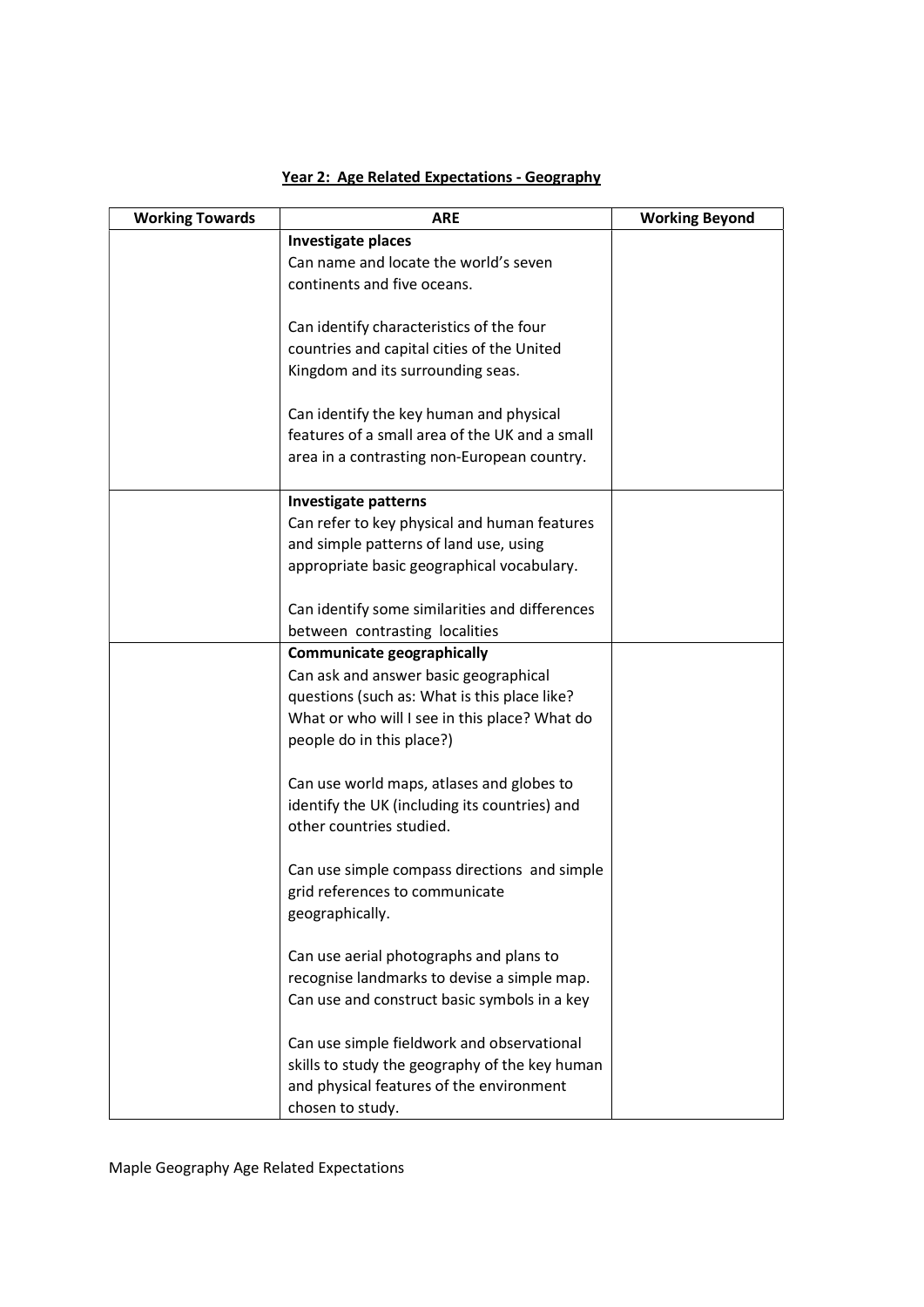| <b>Working Towards</b> | <b>ARE</b>                                                    | <b>Working Beyond</b> |
|------------------------|---------------------------------------------------------------|-----------------------|
|                        | <b>Investigate places</b>                                     |                       |
|                        | Can describe the location of our local area, noting what      |                       |
|                        | gives it character                                            |                       |
|                        |                                                               |                       |
|                        | Can describe simply the location of places beyond the         |                       |
|                        | local area.                                                   |                       |
|                        | Can describe what places are like beyond our local area.      |                       |
|                        | Can name and locate geographical regions and their            |                       |
|                        | identifying features (including hills, mountains, and cities) |                       |
|                        | and understand how these have changed over time.              |                       |
|                        |                                                               |                       |
|                        | Can use a range of maps, atlases, globes and digital /        |                       |
|                        | computer mapping to locate countries and features.            |                       |
|                        |                                                               |                       |
|                        | <b>Investigate patterns</b>                                   |                       |
|                        | Can observe and describe physical and human features of       |                       |
|                        | the local area and other places nearby.                       |                       |
|                        |                                                               |                       |
|                        | Can describe how the locality of the school has changed       |                       |
|                        | over time.                                                    |                       |
|                        |                                                               |                       |
|                        | Can begin to compare features of the local area to            |                       |
|                        | another place beyond this area.                               |                       |
|                        |                                                               |                       |
|                        | Can begin to understand how people can affect the             |                       |
|                        | environment.                                                  |                       |
|                        |                                                               |                       |
|                        | <b>Communicate geographically</b>                             |                       |
|                        | Can carry out simple tasks, using own observations and        |                       |
|                        | resources given to ask and answer questions about places      |                       |
|                        | and environments.                                             |                       |
|                        |                                                               |                       |
|                        | Begins to use geographical words to communicate ideas.        |                       |
|                        |                                                               |                       |
|                        | Can use the eight points of a compass, symbols and key        |                       |
|                        | to communicate knowledge of the UK and the wider              |                       |
|                        | world.                                                        |                       |

# Year 3: Age Related Expectations - Geography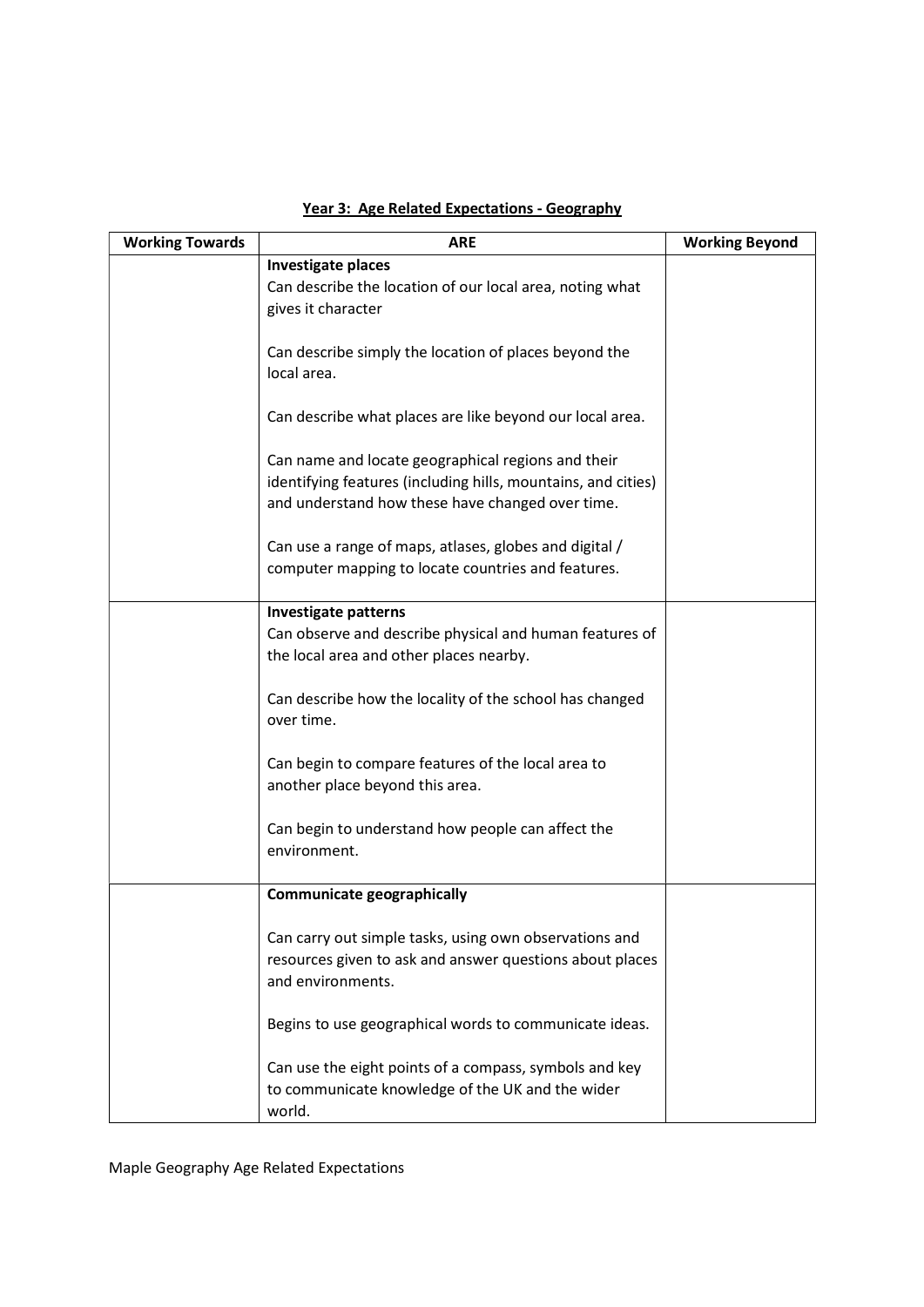| <b>Working Towards</b> | <b>ARE</b>                                                                                                                                                        | <b>Working Beyond</b> |
|------------------------|-------------------------------------------------------------------------------------------------------------------------------------------------------------------|-----------------------|
|                        | <b>Investigate places</b>                                                                                                                                         |                       |
|                        | Is beginning to appreciate the importance of wider<br>geographical knowledge in understanding place.                                                              |                       |
|                        | Begins to describe and compare features of different<br>locations, offering explanations for the location of<br>some of those features.                           |                       |
|                        | Shows awareness that different places may have both<br>similar and different characteristics.                                                                     |                       |
|                        | Can compare the use of a range of maps, atlases,<br>globes and digital / computer mapping to locate<br>countries and features.                                    |                       |
|                        | <b>Investigate patterns</b>                                                                                                                                       |                       |
|                        | Can name and locate the Equator, Northern<br>Hemisphere, Southern Hemisphere, the Equator the<br>Tropics of Cancer and Capricorn, Arctic and Antarctic<br>Circle. |                       |
|                        | Begins to describe physical and human processes,<br>offering reasons for observations and opinions about<br>places and environments.                              |                       |
|                        | Can recognise how people try to improve and keep<br>environments.                                                                                                 |                       |
|                        | Communicate geographically                                                                                                                                        |                       |
|                        | Can use skills and evidence to answer a range of<br>geographical questions.                                                                                       |                       |
|                        | Begins to investigate answers and use correct<br>vocabulary to share findings.                                                                                    |                       |
|                        | Can use the eight points of a compass, four-figure grid<br>references, symbols and key to communicate<br>knowledge of the UK and the wider world.                 |                       |

#### Year 4: Age Related Expectations - Geography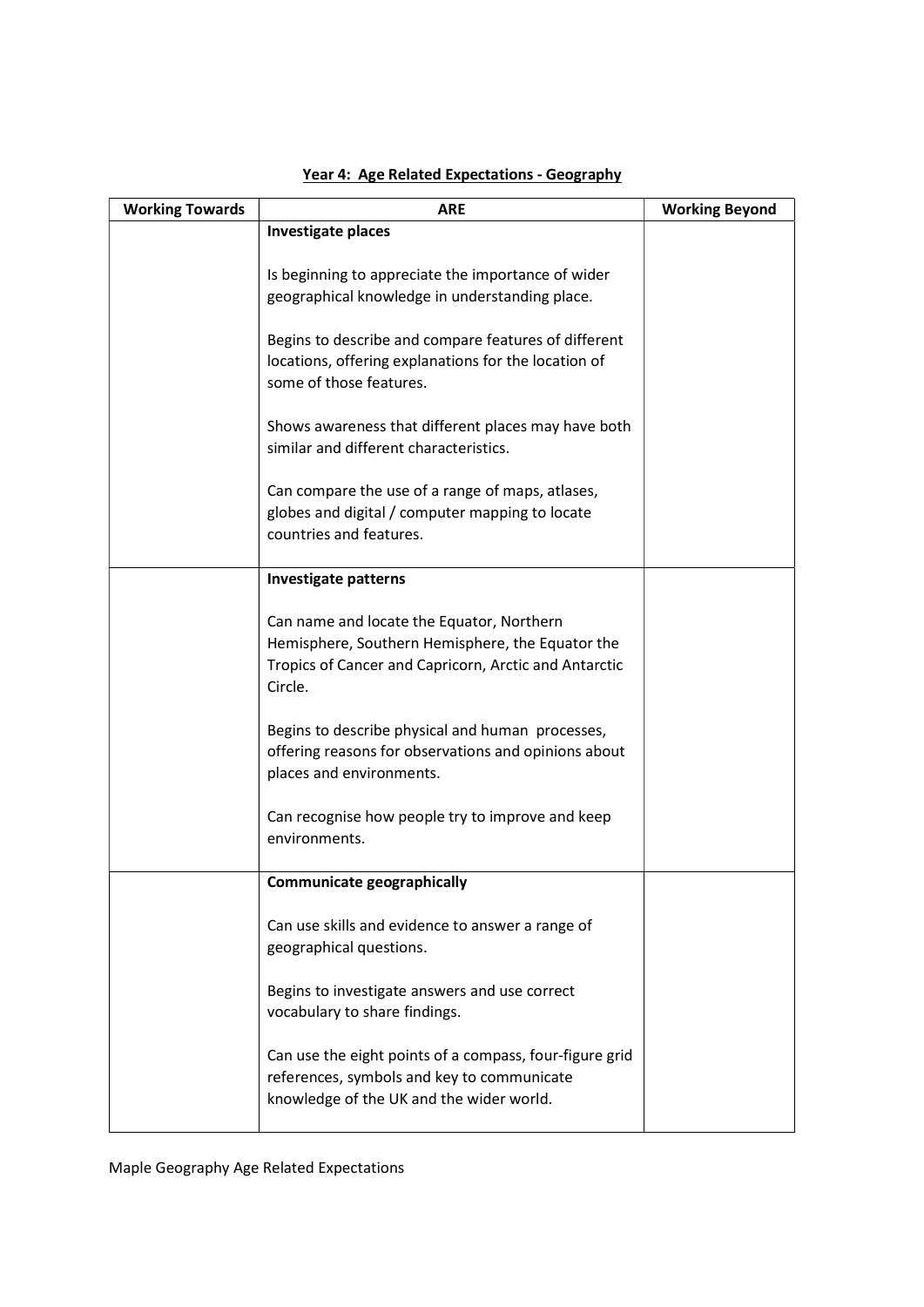| <b>Working Towards</b> | <b>ARE</b>                                                                            | <b>Working Beyond</b> |
|------------------------|---------------------------------------------------------------------------------------|-----------------------|
|                        | <b>Investigate places</b><br>Can describe some features of a variety of places around |                       |
|                        | the world from local to global.                                                       |                       |
|                        | Can understand that there are links between separate                                  |                       |
|                        | places and that some places depend on each other.                                     |                       |
|                        | Can use a range of geographical resources (including                                  |                       |
|                        | paper and digital based maps) to give detailed                                        |                       |
|                        | descriptions and opinions of the features of a location.                              |                       |
|                        | <b>Investigate patterns</b>                                                           |                       |
|                        | Can Identify and describe geographical significance of                                |                       |
|                        | latitude and longitude, Greenwich Meridian (Prime<br>Meridian),                       |                       |
|                        | Can describe and begin to explain geographical patterns                               |                       |
|                        | and a range of human and physical processes.                                          |                       |
|                        | Can recognise that human and physical processes                                       |                       |
|                        | interact to affect the lives and activities of people living<br>there.                |                       |
|                        | Can understand how people can both improve and                                        |                       |
|                        | damage the environment.                                                               |                       |
|                        | <b>Communicate geographically</b>                                                     |                       |
|                        | Can draw on geographical knowledge and understanding                                  |                       |
|                        | to suggest suitable enquiry questions.                                                |                       |
|                        | Can suggest an appropriate sequence of events and use                                 |                       |
|                        | geographical skills to conduct an enquiry.                                            |                       |
|                        | Can communicate findings using the appropriate                                        |                       |
|                        | vocabulary                                                                            |                       |
|                        | Can use the eight points of a compass, four-figure grid                               |                       |
|                        | references, symbols and a key (that uses standard                                     |                       |
|                        | Ordnance Survey symbols) to communicate knowledge of<br>the UK and the world.         |                       |
|                        |                                                                                       |                       |

## Year 5: Age Related Expectations - Geography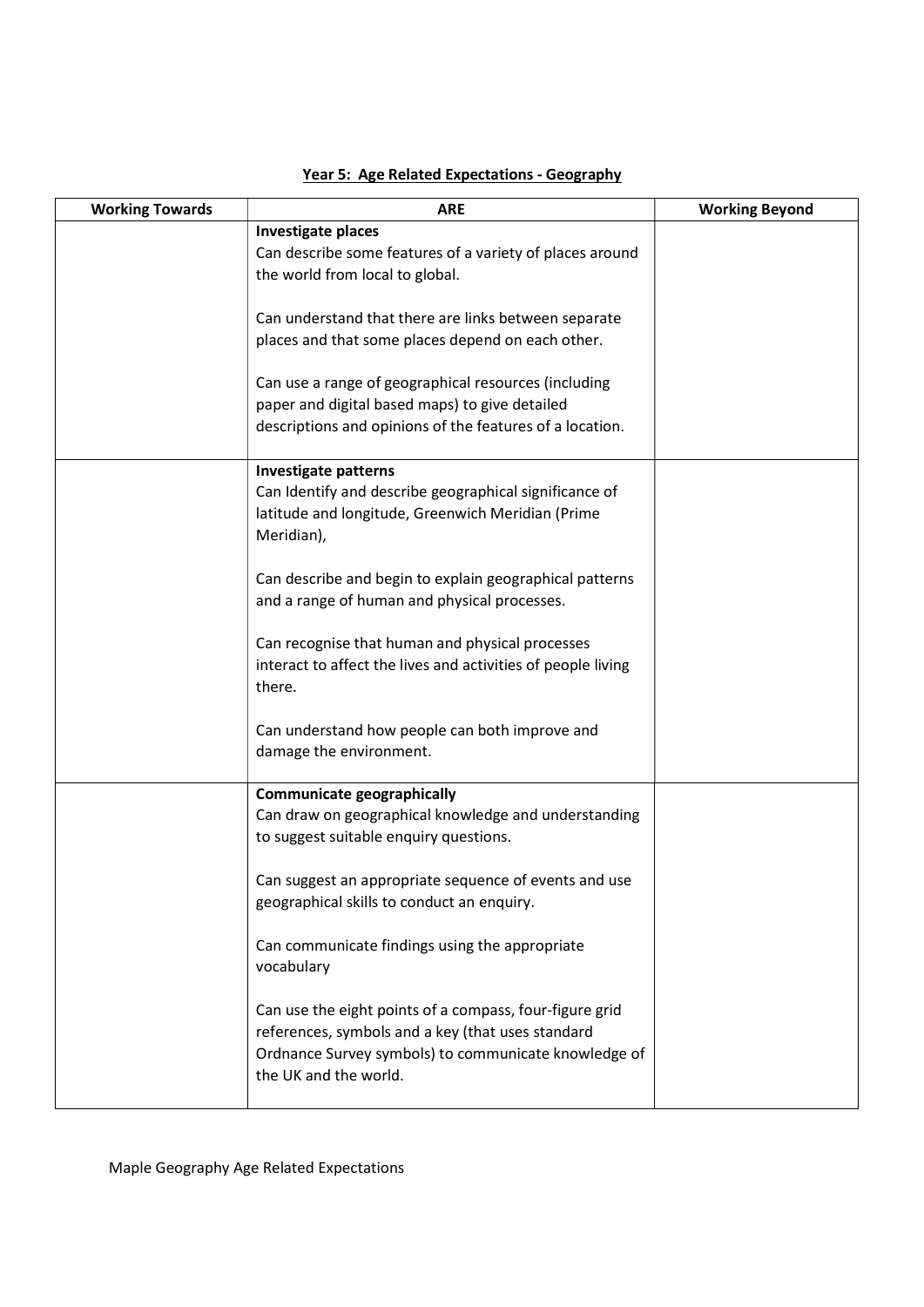| <b>Working Towards</b> | <b>ARE</b>                                                                                                                                                     | <b>Working Beyond</b> |
|------------------------|----------------------------------------------------------------------------------------------------------------------------------------------------------------|-----------------------|
|                        | <b>Investigate places</b>                                                                                                                                      |                       |
|                        | Can describe the features of a variety of places from local to global<br>and in different parts of the world.                                                  |                       |
|                        | Can understand about the links and relationships between<br>separate places.                                                                                   |                       |
|                        | Can understand that some places are dependent on each other.                                                                                                   |                       |
|                        | Can analyse and give views on the effectiveness of different<br>geographical representations of an area.                                                       |                       |
|                        | <b>Investigate patterns</b>                                                                                                                                    |                       |
|                        | Can identify and explain a range of physical and human processes.                                                                                              |                       |
|                        | Can understand that physical and human processes interact to<br>produce distinctive characteristics of places.                                                 |                       |
|                        | Can describe ways in which physical and human processes operate<br>at different scales to create geographical patterns which can lead<br>to changes in places. |                       |
|                        | Can describe how countries and geographical regions are<br>interconnected and interdependent.                                                                  |                       |
|                        | <b>Communicate geographically</b>                                                                                                                              |                       |
|                        | Can explain own views, using relevant geographical vocabulary<br>(including climate zones, biomes, settlements, land use<br>distribution of natural resources) |                       |
|                        | Can suggest own geographical enquiry, selecting and using<br>appropriate skills.                                                                               |                       |
|                        | Can present findings graphically and in writing.                                                                                                               |                       |
|                        | Can create maps of locations identifying patterns (such as: land<br>use, population densities, height of land).                                                |                       |
|                        | Can reach a conclusion in order to evaluate information.                                                                                                       |                       |

## Year 6: Age Related Expectations - Geography